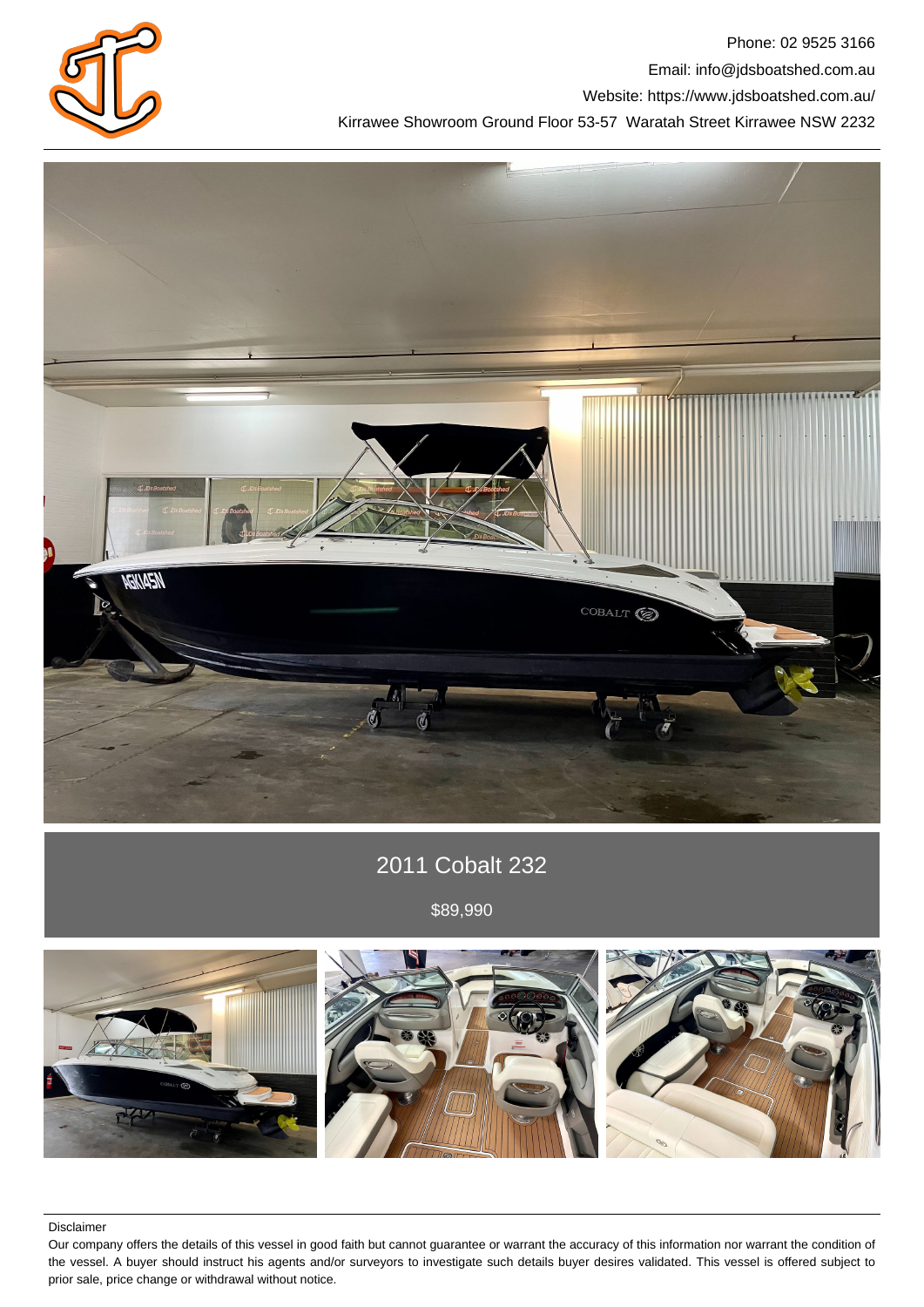

## **Specifications**

## **Boat Details**

Price **\$89,990 Boat Brand Cobalt** Cobalt Model 232 Length 7.64 Year 2011 Category Bowrider Hull Style Single Hull Type Fibreglass Power Type **Power Power** Power Stock Number Condition Used State New South Wales Suburb **KIRRAWEE Engine Make Mercruiser** Mercruiser

## **Description**

2011 Cobalt 232 Available now!

Just Serviced, Antifouled & Detailed ready for some fun on the water! This 25ft bowrider is powered with a Mercruiser 8.2 MAG HO B3X CAT Seacore 430hp with only 151hrs on the clock.

Displayed in our undercover showroom we can offer Finance, Insurance & our Aftercare services to ensure your boating experience is easy & enjoyable!

Price is Boat & Motor only.

Options Include:

- Mercruiser 8.2 MAG HO B3X CAT Seacore 430hp
- 3 Colour Ebony w/ all white deck
- Summit Interior
- Upgraded to Sea dek flooring
- Wood Dash/Trim Package
- Battery switch-dual
- Premium Sound System
- Transom Stereo Remote
- Flip Down Swim Step w/ Ladder
- Motorbox Actuator
- Captain's Call Exhaust
- Bimini Top, Ebony
- Bow Tonneau Cover, Ebony
- Cockpit Tonneau Cover, Ebony
- Docking Lights Stainless Steel
- Fender Clips
- Transom Shower
- Transom Tilt Switch
- Aft Walk thru filler cushion
- Bow Cenre Cushion Insert
- Tool Kit

Disclaimer

Our company offers the details of this vessel in good faith but cannot guarantee or warrant the accuracy of this information nor warrant the condition of the vessel. A buyer should instruct his agents and/or surveyors to investigate such details buyer desires validated. This vessel is offered subject to prior sale, price change or withdrawal without notice.